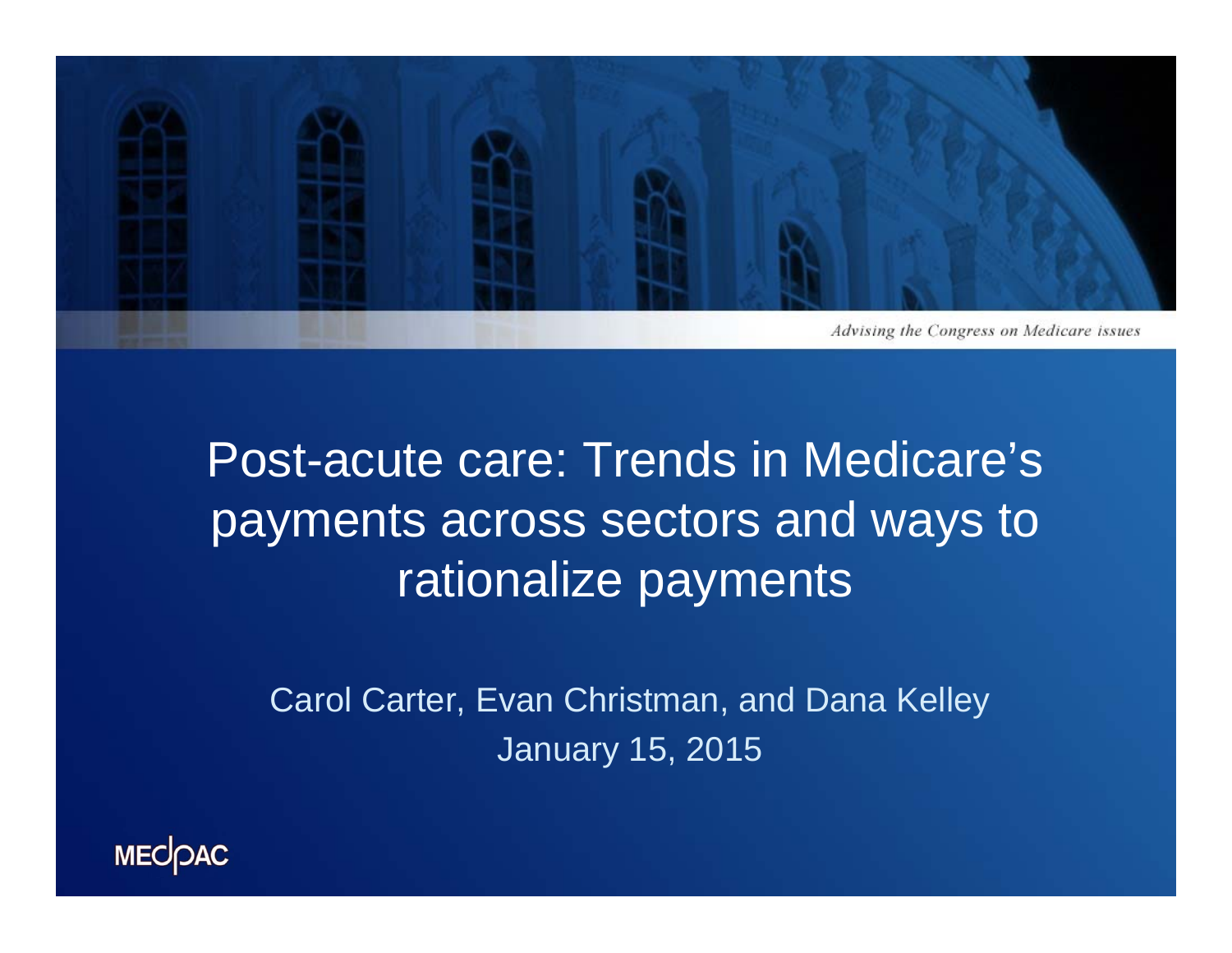#### Post-acute care overview

- Post-acute care (PAC) includes services furnished in skilled nursing facilities, home health agencies, inpatient rehabilitation hospitals, and long-term care hospitals
- 42% of beneficiaries are discharged from hospitals to PAC
- 29,000 providers
- 9.6 million encounters
- **Substantial geographic variation**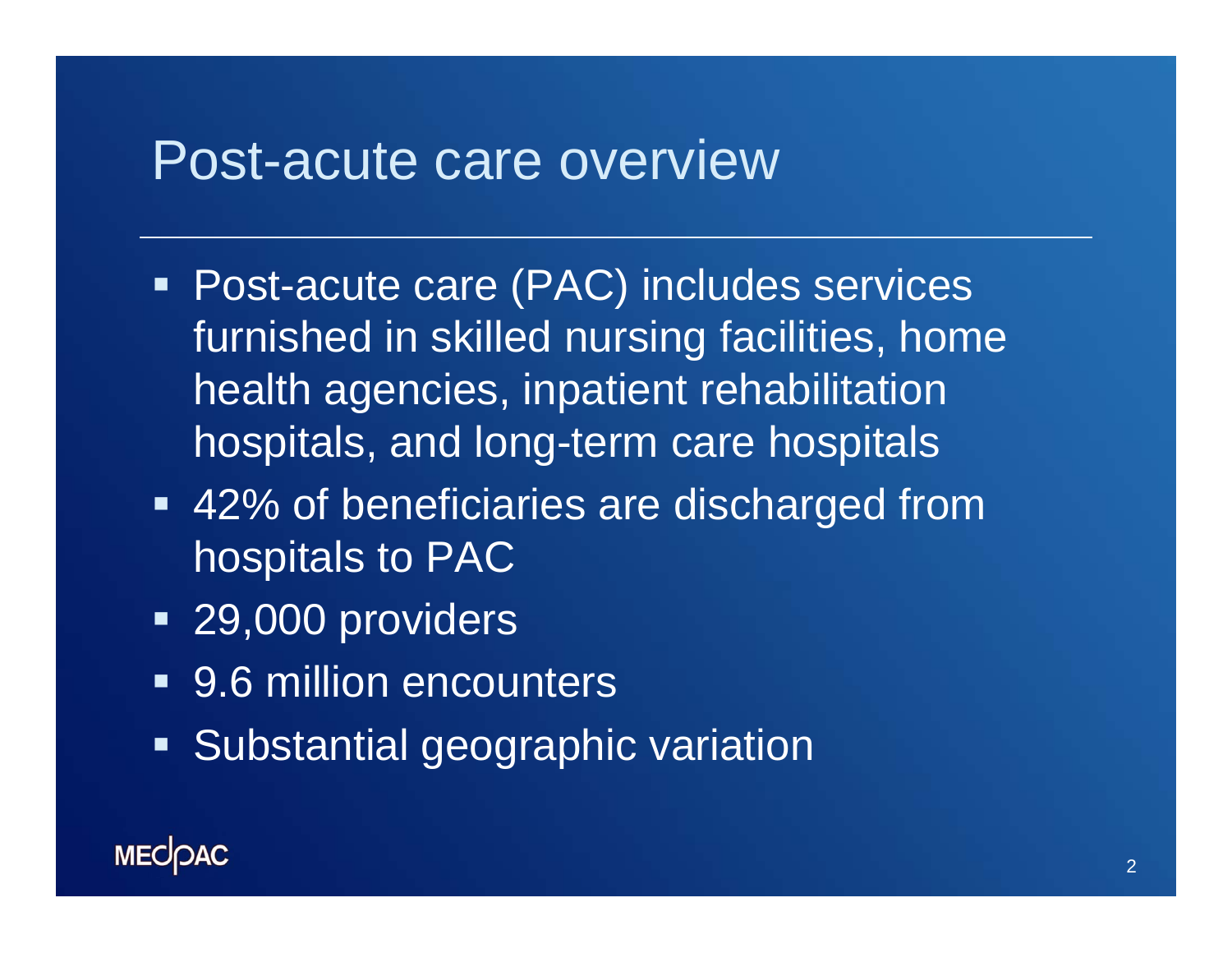## Trends in use, quality and spending for post-acute care

- **Spending doubled to \$59 billion from 2001 to** 2012
- **Medicare margins have been high for 10** years
- $\blacksquare$ Wide variation in providers' Medicare margins
- $\blacksquare$  Rapid growth in payments related to therapy services
- $\blacksquare$  . New providers are predominantly for-profit
- Ξ Quality measures have indicated little improvement for most sectors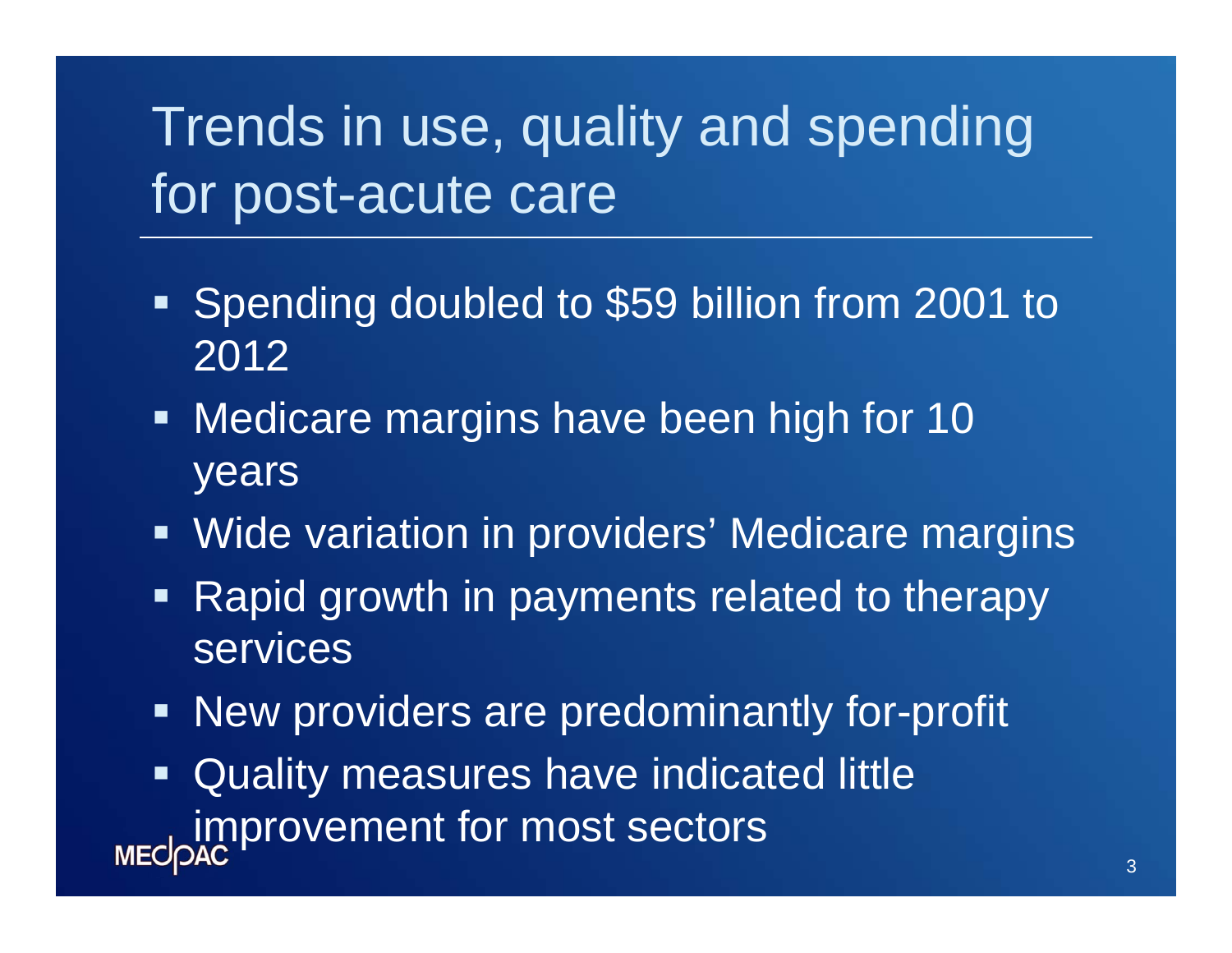#### Commission's work to rationalize Medicare payments for post-acute care across settings

- Ξ Assess payment adequacy and accuracy
- Ξ Recommended readmission policy for home health and SNF to improve care and promote coordination
- Commission seeks a more unified PAC payment system
- **Continue to improve incentives in current** systems while reform is developed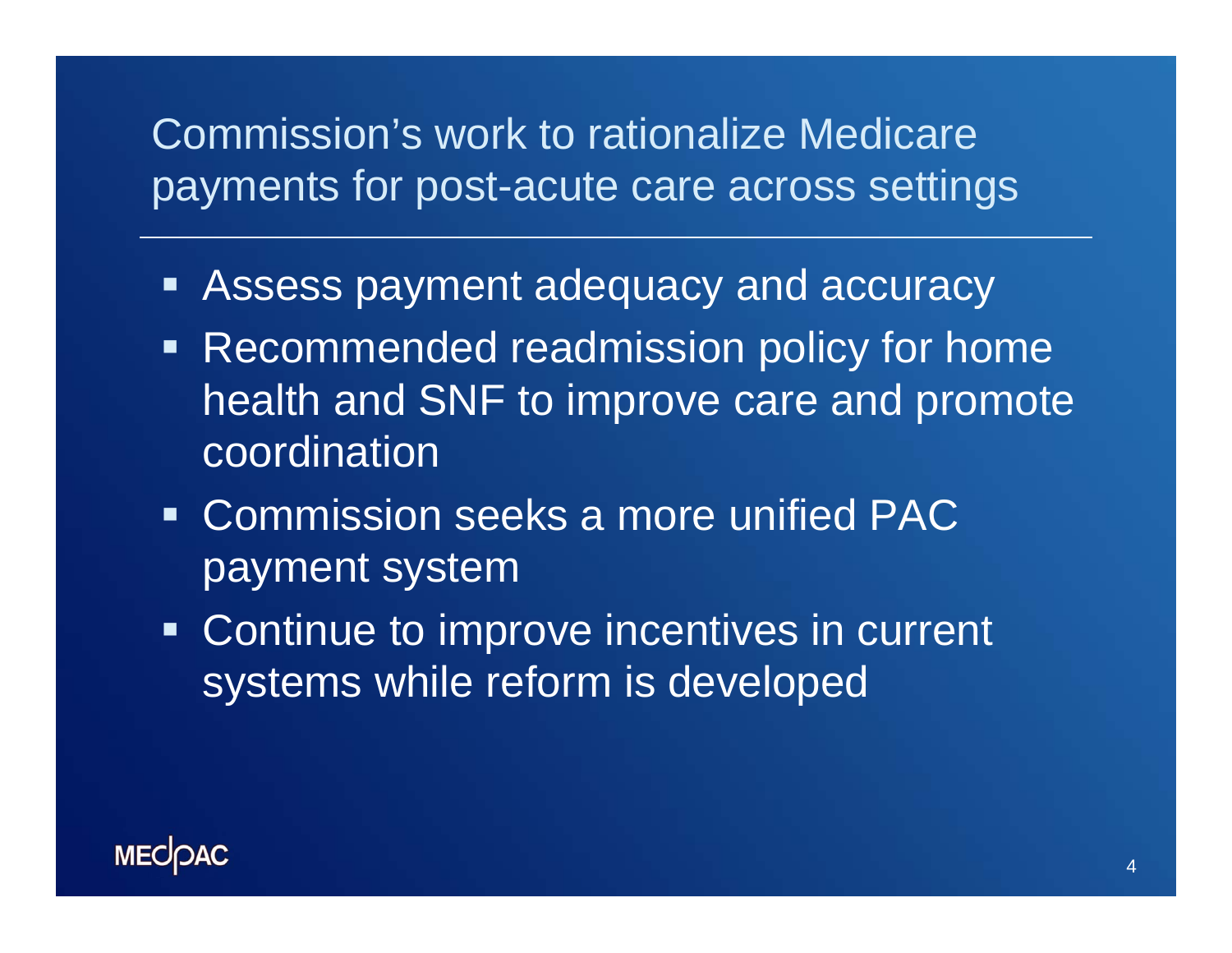### Possible future Medicare strategies to better manage post-acute care

- **Partnerships between hospitals and PAC** providers to help beneficiaries choose high-value post-acute settings
- **Expand beneficiary incentives to select** high-value providers

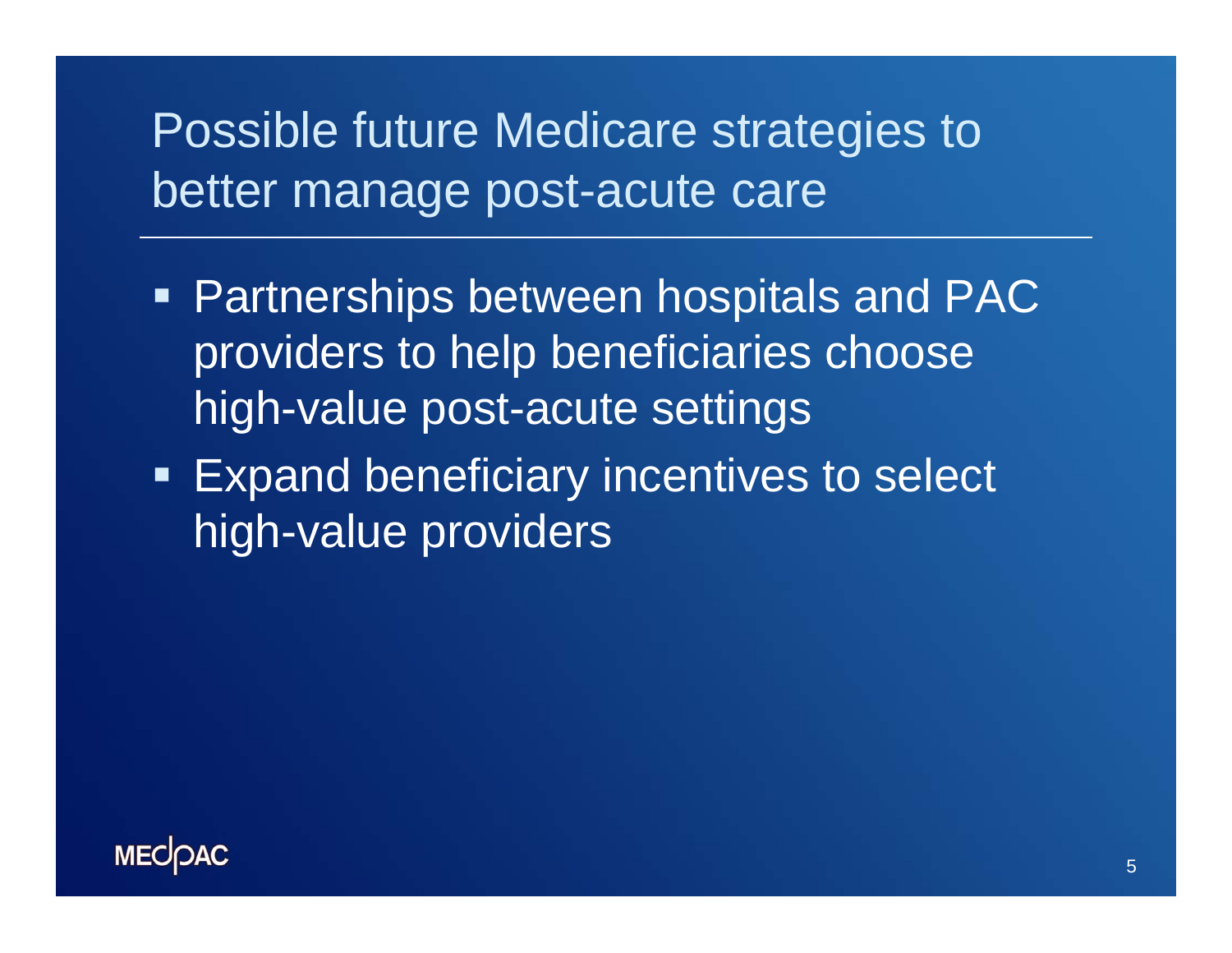### Near-term approach to more rational PAC payments: Site-neutral payments

- **Different PAC settings can treat patients** recovering from the same acute conditions
- **Patients can appear to be similar yet** Medicare's payments differ considerably between settings
- **Site-neutral policy would align payments** between IRFs and SNFs for select conditions frequently treated in both settings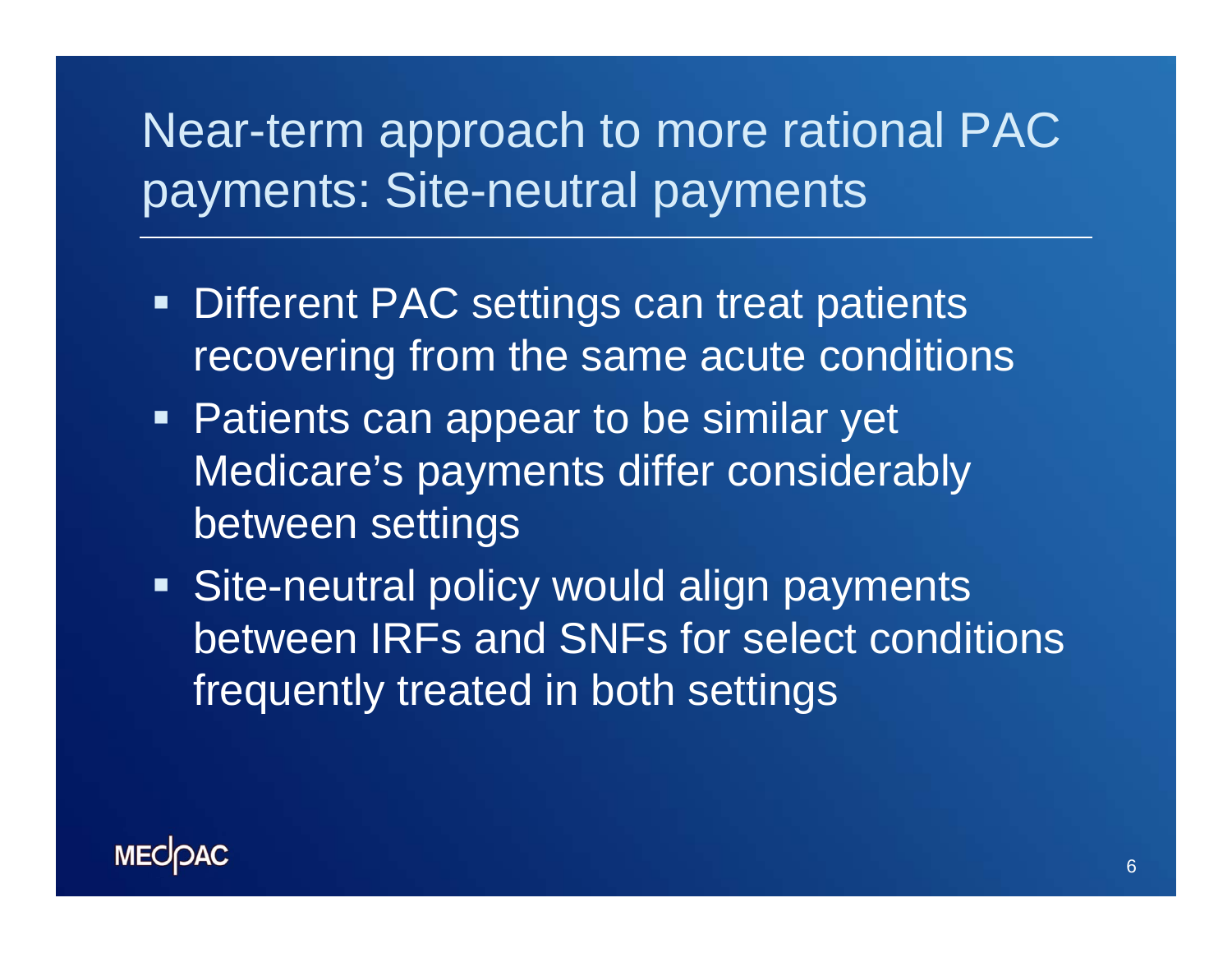#### Deliberative approach to identify conditions for site-neutral payments

- Consistent with Commission's other site-neutral work
- **The majority of cases with the conditions are** treated in SNFs, even in markets with IRFs
- Patients in SNFs and IRFs have similar risk profiles. SNF patients tend to be older and sicker.
- **Patients treated in IRFs do not consistently have** better outcomes than patients treated in SNFs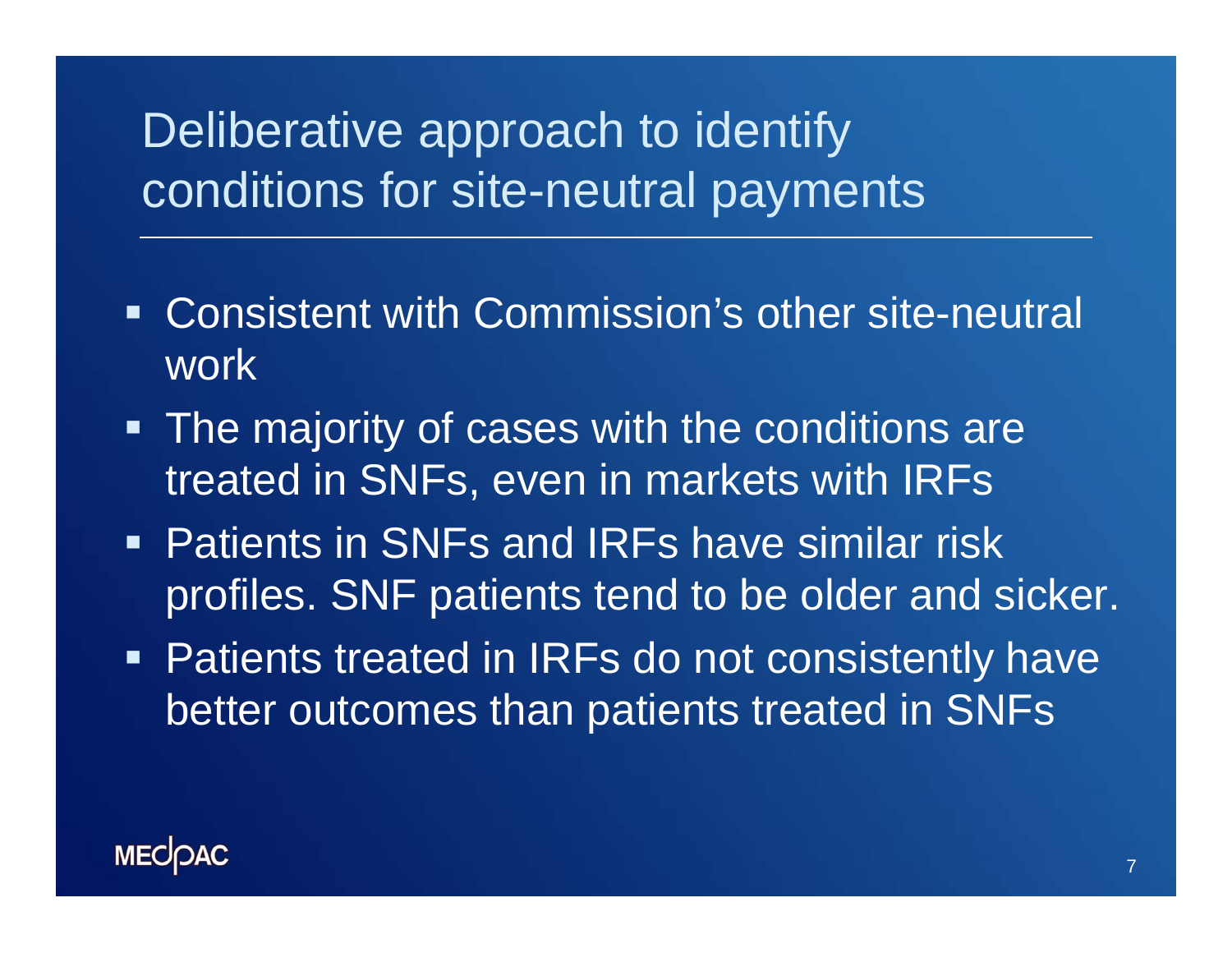## Conditions considered for a siteneutral policy

- 5 orthopedic conditions included in June 2014 report
- **17 additional conditions are a mix of** orthopedic, pulmonary, cardiac, and **infections**
- Together, the 22 conditions comprise 30% of IRF cases and spending
- Under the site-neutral policy, IRF payments would be lowered by about 7% **MECOAC**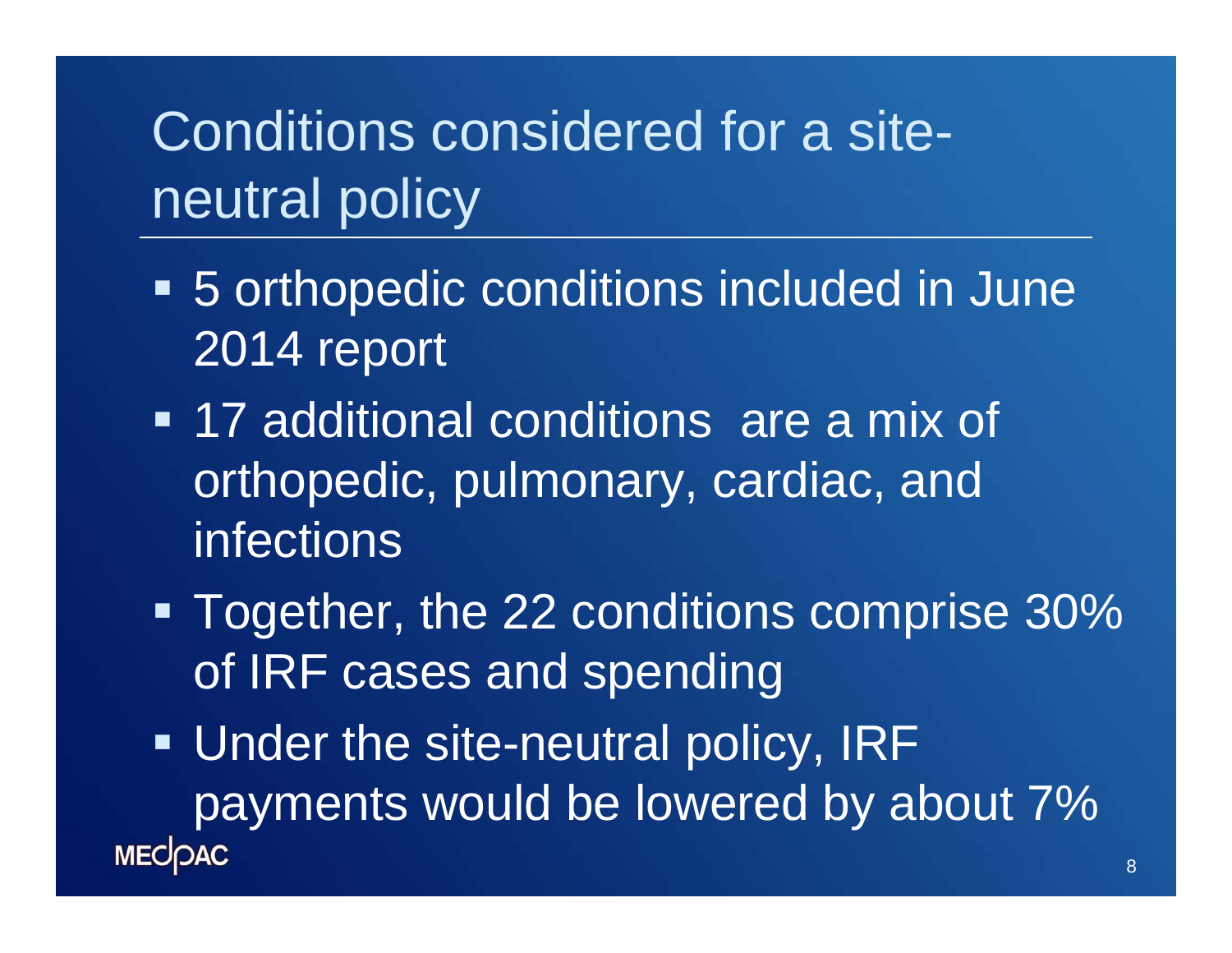# Site-neutral policy for qualifying conditions has several components

- **IRF base rate would be the average SNF** payment per discharge
- **IRFs will continue to receive add-on** payments
- **IRFs would get relief from regulations** regarding how care is furnished
- **The 60% rule would be adjusted as needed**
- CMS should gather stakeholder input on criteria and conditions